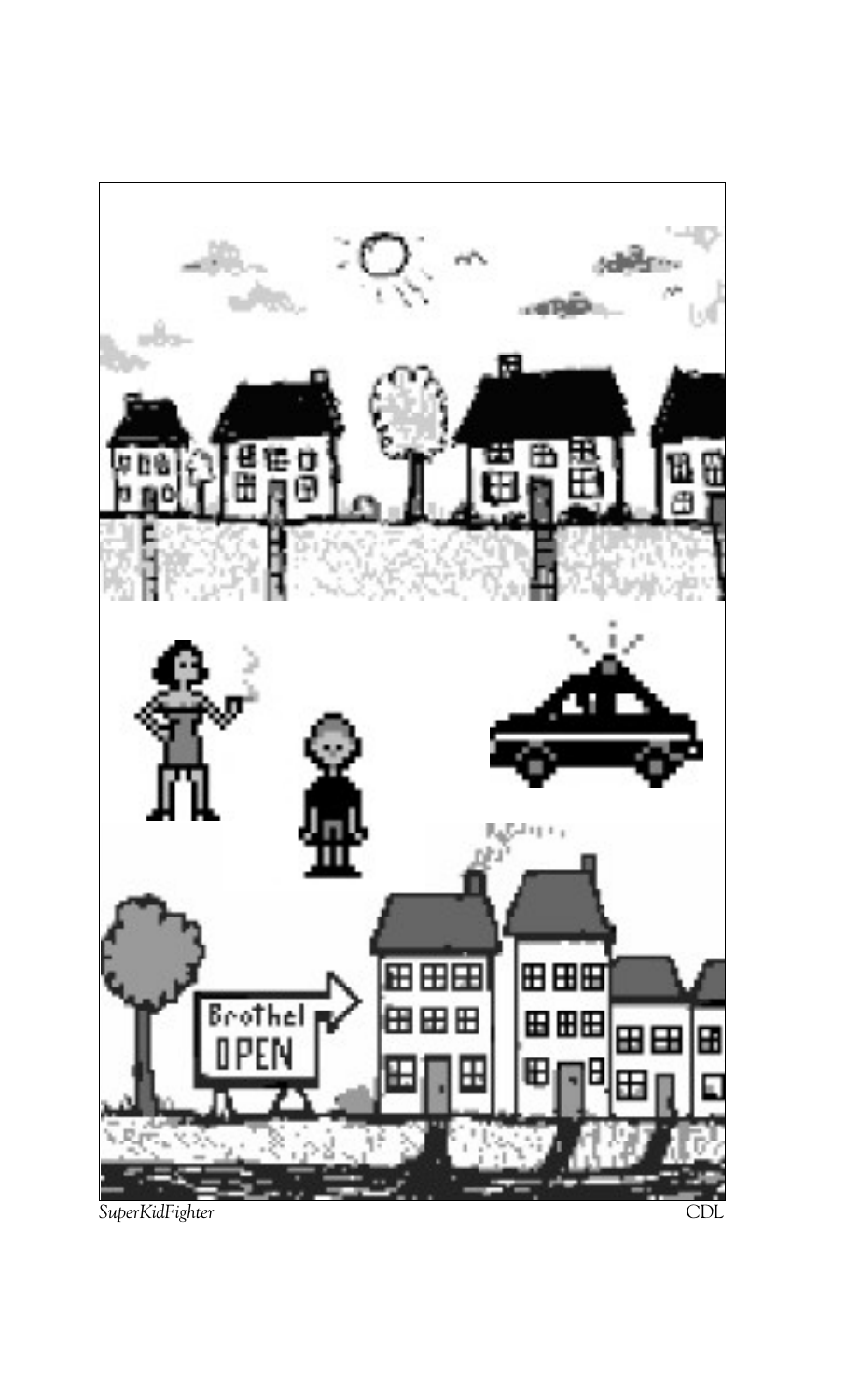# **7**

## **Children as Tactical Media Participants**

*Critical Art Ensemble & The CarbonDefenseLeague*

## **Part I**

This story is apocryphal, but the unspoken motto of the Jesuits in regard to children's education is said to be, "Give them to me until they are twelve, and they are mine for life." This statement, coming as it does from the Jesuits, conveys a cruel honesty: western education is not about opening one's horizons through expanding the possibilities of interpretation and encouraging the exploration of various simultaneous becomings. Quite the opposite: education is about copying—it is digital reproduction in its most hideous form. Education (or for that matter any interaction between child and authority) is a means to replicate specific semiotic regimes within individuals that will direct them to become a part of a digital aggregate. It also functions to block any conduit that could allow the individual to flow in directions other than those approved of by dominant culture. The apocryphal saying quoted above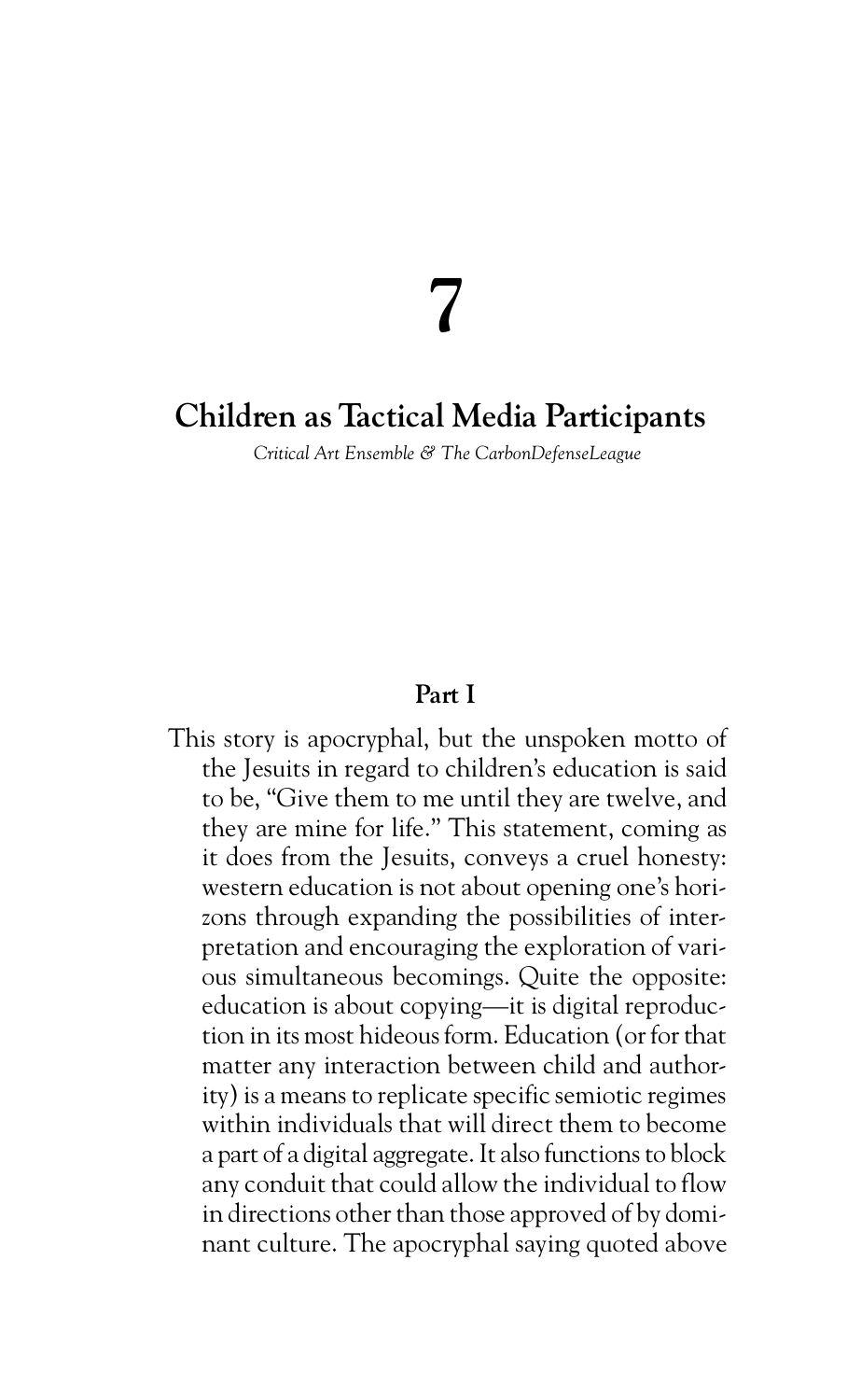clearly implies that the goal of Jesuit education is precisely to inscribe an immutable and irreversible semiotic regime in individuals that will produce fully committed Roman Catholics. The goal of capital's educational system is the same, only on a larger scale; it must impose a semiotic regime that produces new generations of workers/consumers. Unfortunately, capital's education apparatus does not share the honesty of the Jesuits (making it all the more despicable), because its true ends are hidden by false rhetoric and bureaucratic habit.

Education is not the only culprit. Wherever a child turns, another institution is ready to do capital's digital social work. Children are coerced by the family, church, school, media, and even peer groups into learning that which feeds capital's ideological ends. These institutional bunkers combine to create an inescapable spectacular environment that envelops children and adults alike in a thicket of capital's semiotic barbed wire. Children have only unspecified desire as a defensive potential against the fate of imprisonment within the symbolic order. In view of the biotech revolution in the areas of pharmacology and genetic engineering, unspecified desire may soon be a poor final defense. The one glimmer of hope is that desire cannot be done away with if the organism is to continue to function, so it can only be diluted and misdirected, but never completely destroyed.

Any tools that could be used by children to cut through capital's thicket are withheld. Critical thinking is not introduced to intellectually developed children; they must wait until they are adults to be exposed to it in any radicalized form. What passes as teaching children critical thinking is lim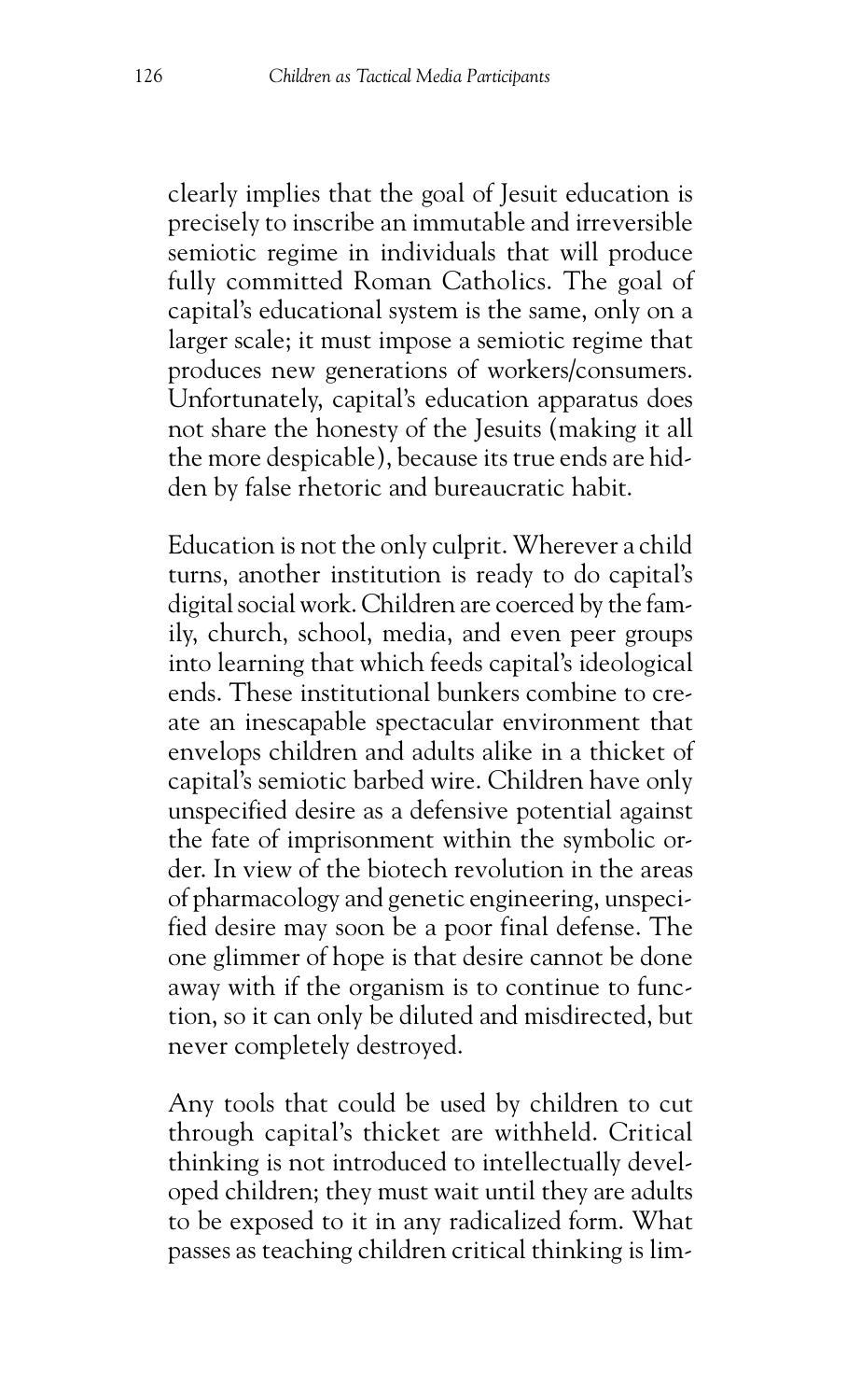ited to teaching what is needed to prepare them for success in a given specialization. This process of socialization insures that children use their mental skills in a self-managed way when they enter the workforce. For example, among assembly line workers, criticism is not a means to reveal the unsaid, or to mine out undisclosed meanings or hidden axiomatic principles. Rather, criticism is used to recognize how a product or production process can be made more competitive. Criticism is very specific and focused in this case, and is only valued when directly applied within the parameters of production. The worker is rewarded for thinking critically about specific products and processes, but if this energy is directed toward any other activity, such as criticizing capital itself, it is marginalized or punished. The same can be said about inventiveness. These intellectual and creative endeavors are presented as meaningful only within contexts acceptable to the capitalist machine.

For the tactical media practitioner, children are a significant audience simply because they are the least exposed to any critical pedagogy (when they should be the group most engaged with such learning practices). Since children are so deeply immersed within the institutions of the status quo, any practitioner with pedagogical intent will find it difficult to penetrate the semiotic regime of capital with even a gleam of light to expose the cells in which children are incarcerated. Having never experienced any form of autonomy, children have only vague unspecified desires that tell them that something is missing. However, this unspecified desire is the very x-factor (a desire which cannot be controlled) that makes children a potential audience. By finding representations and processes to stimu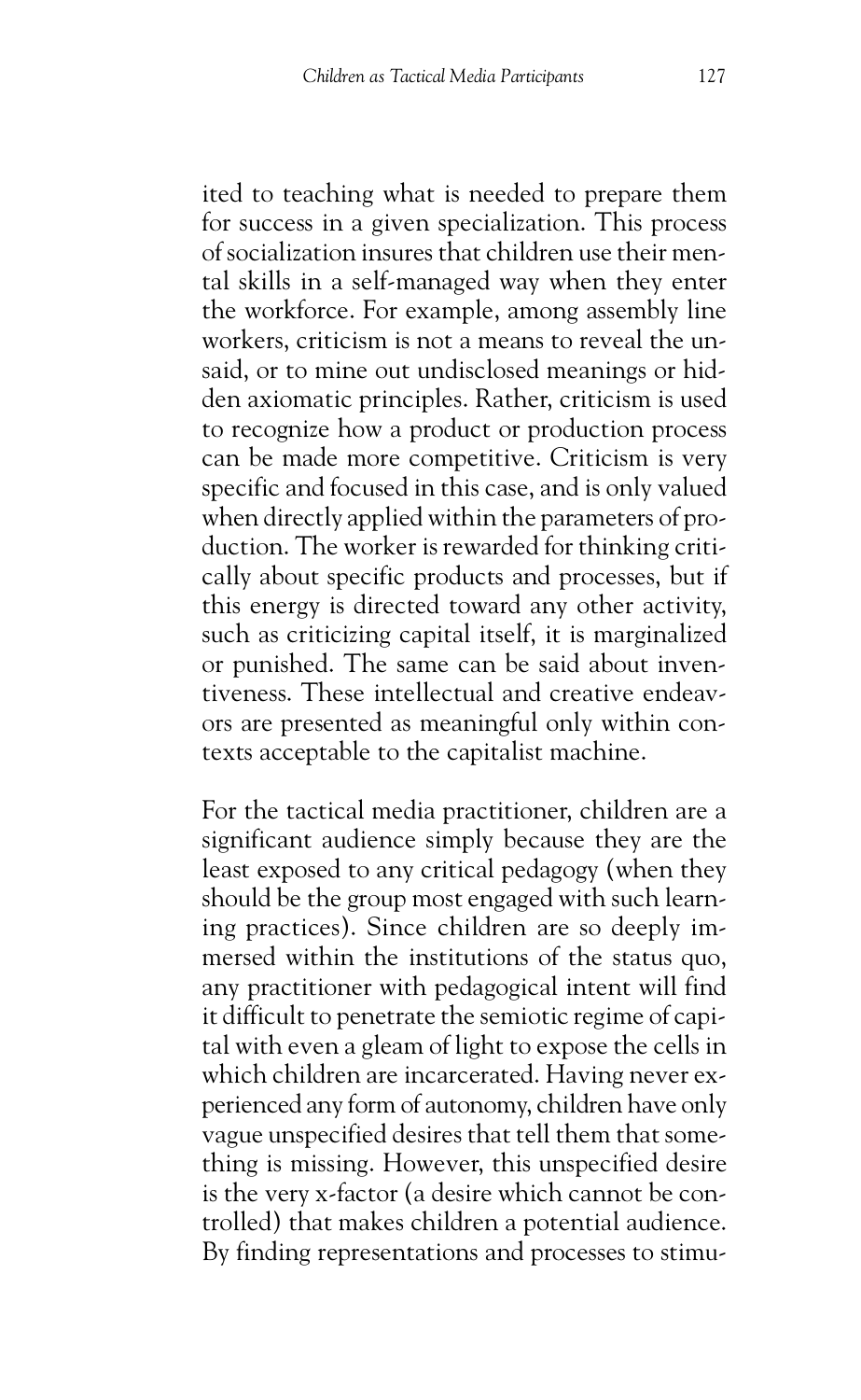late the desires that the enriched privation of product consumption and alienated labor cannot, tactical media practitioners can help children visualize the possibilities that are withheld from them, and to realize these possibilities in language and performance.

In order to reach children, means must be devised to trespass on their territories. Children are surrounded by many different barriers. One of the worst is the mass media. The media blanket is very difficult to penetrate, in spite of many protestations to the contrary. Mass media work well to promote the ideology of the powerful, but they work very poorly for minoritarian causes. This is partly because sign systems work in networks. When a specific semiotic signal is broadcast, it is effective only if it meets with systemically sanctioned expectations of the audience members receiving it. For example, to think that a TV broadcast with gay content could "turn" impressionable youth gay (as various right-wing camps claim) is absurd. In the homophobic U.S., sign systems are rarely deployed by the socialization apparatus to support homosexuality. With very few exceptions (a few progressive schools in major cities, and occasional references on television), any sexual identity/role system other than heterosexuality is withheld until adulthood, and any contrary tendencies displayed by the child are discouraged or punished. Hence, any positive gay message (or for that matter, even a message of acknowledgment and/or tolerance of gay subjectivity) can only make a tentative impression at a preverbal level. No linguistic matrix is in place to receive alternative signals. Even those individuals who identify with the message at a nonrational,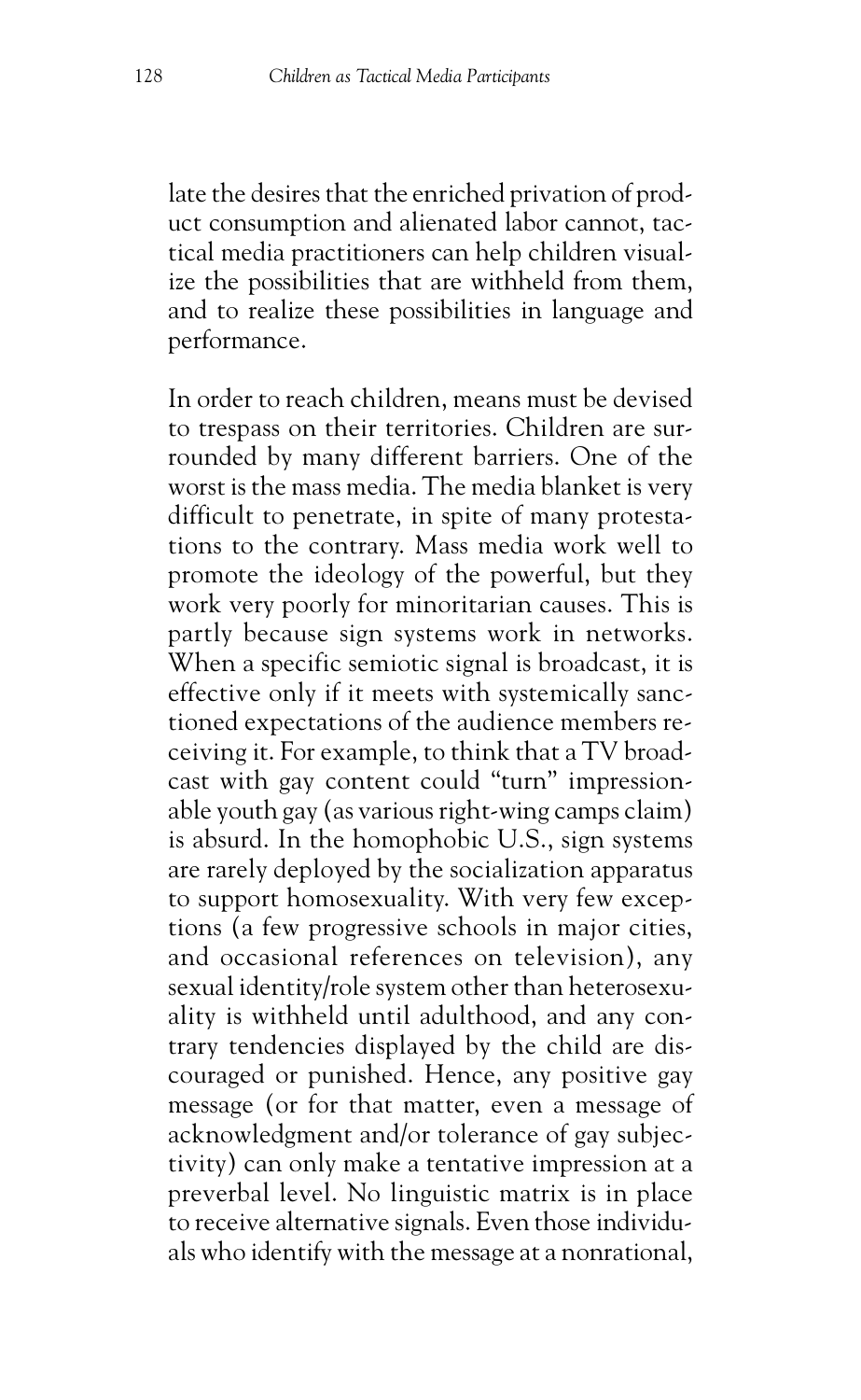nonspecific level still must then find a means to express the desire in the existing language, one that is hostile to their desires. Thus the process of becoming a minority hits a second level of linguistic fortification.

CAE/CDL do not want to be misunderstood as arguing for a replication of minoritarian systems by *imposing* a new sign regime (however alternative). Those producing pedagogical work for children should only provide the means to bring about a situation in which a process of broad-spectrum invention, discovery, and criticality can occur. Tactical media practitioners should not suggest where the use of these qualities should lead once unrestrained. When the qualities of self-awareness, criticality, and inventiveness emerge, children can entertain a broad variety of narrative possibilities in regard to identity and performativity. Fortunately, these minoritarian narratives can only function if an individual child is predisposed by an x-factor desire to be interested, and if the individual has a capacity for autonomous action.\* Hence, the minoritarian process acts as its own fail-safe against exploitation and domination, since a child can only be motivated to act on these possibilities by he/r own desires, and never by any preinscribed values.

Tactical media practitioners should also note that individualized interventions are not very useful because the child will not be able to recuperate desire in the company of he/r peers. Children are very

<sup>\*</sup> The need for this capacity eliminates the possibility of reaching younger children, who generally have not reached this point of development.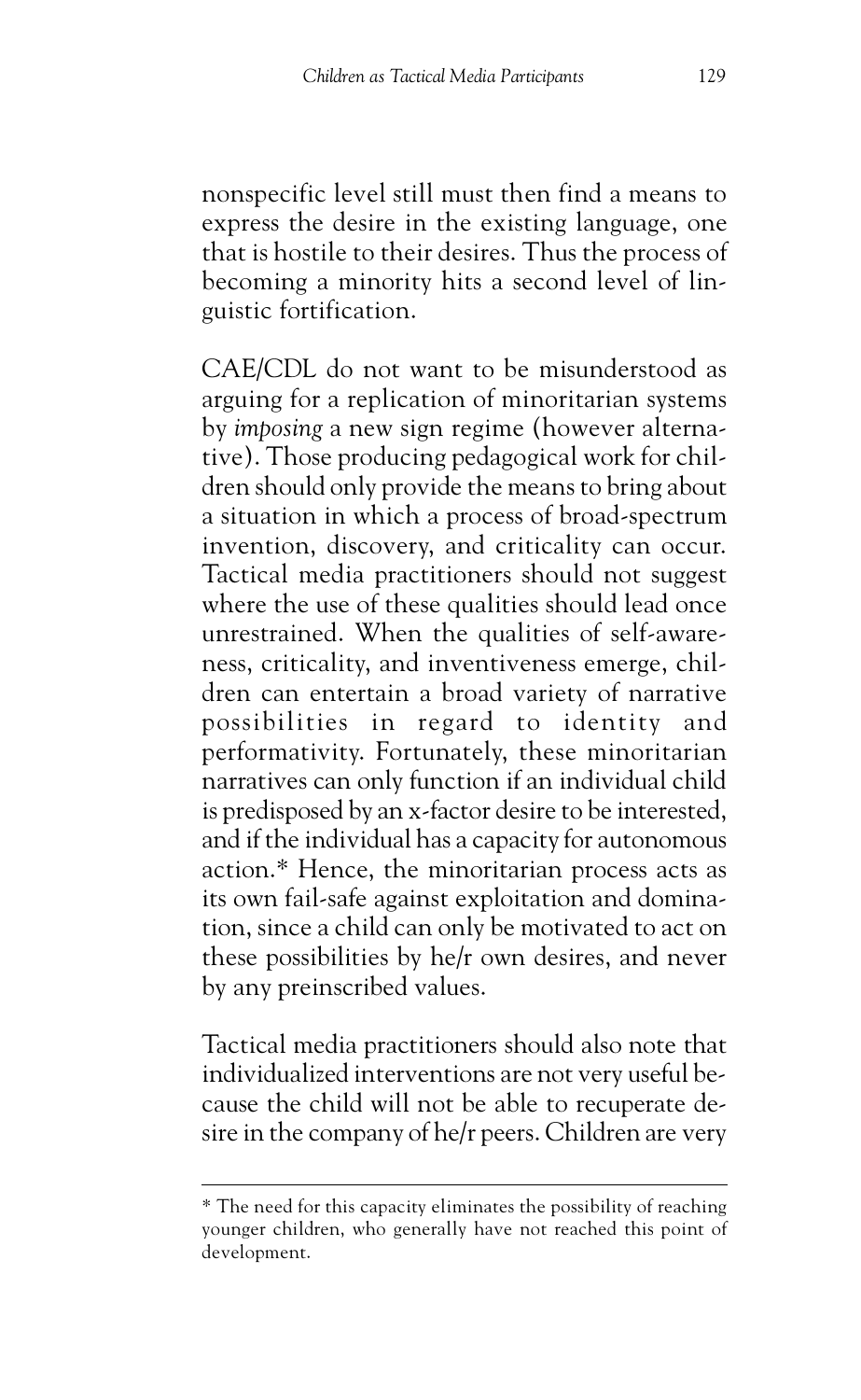dependent on consensual validation. Since state institutions are not going to help in the development of minoritarian consciousness, only one place is left for resistant forces to turn, and that is to the peer group. While the peer group is often the unwitting agent of ideological replication, the x-factor is alive in this social constellation and can be liberated.

One suggestion for exciting the x-factor within a peer group can be found in the writings of the protoanarchist Charles Fourier. He identified four tendencies that he believed conjured excitement and pleasure in people. The most relevant of these tendencies is the cabal, which refers to taking pleasure in secret, underground, and conspiratorial activities. This notion is useful to aid in creating autonomous situations for children. Children's first flirtations with autonomy within the social generally come in the form of the cabal. Here, the peer group acts as a foundation for productive power that allows each individual to test the known limits of the social. Sometimes these groupings can be very cellular and insulated (friendship groups): other times children's cabals can be complete networks, ranging in form from gaming groups to pop political fronts (such as punk) to drug economies. Such cells and constellations can be used as distribution networks for situational stimulants. The problem is that since children's desires and the desirous social currents within various networks are liquid, it is very hard to know what objects or gestures children will respond to. Discovering what will appeal to them is a roll of the dice.

To complicate matters further, children are key in structuring punishment and repression. Indeed,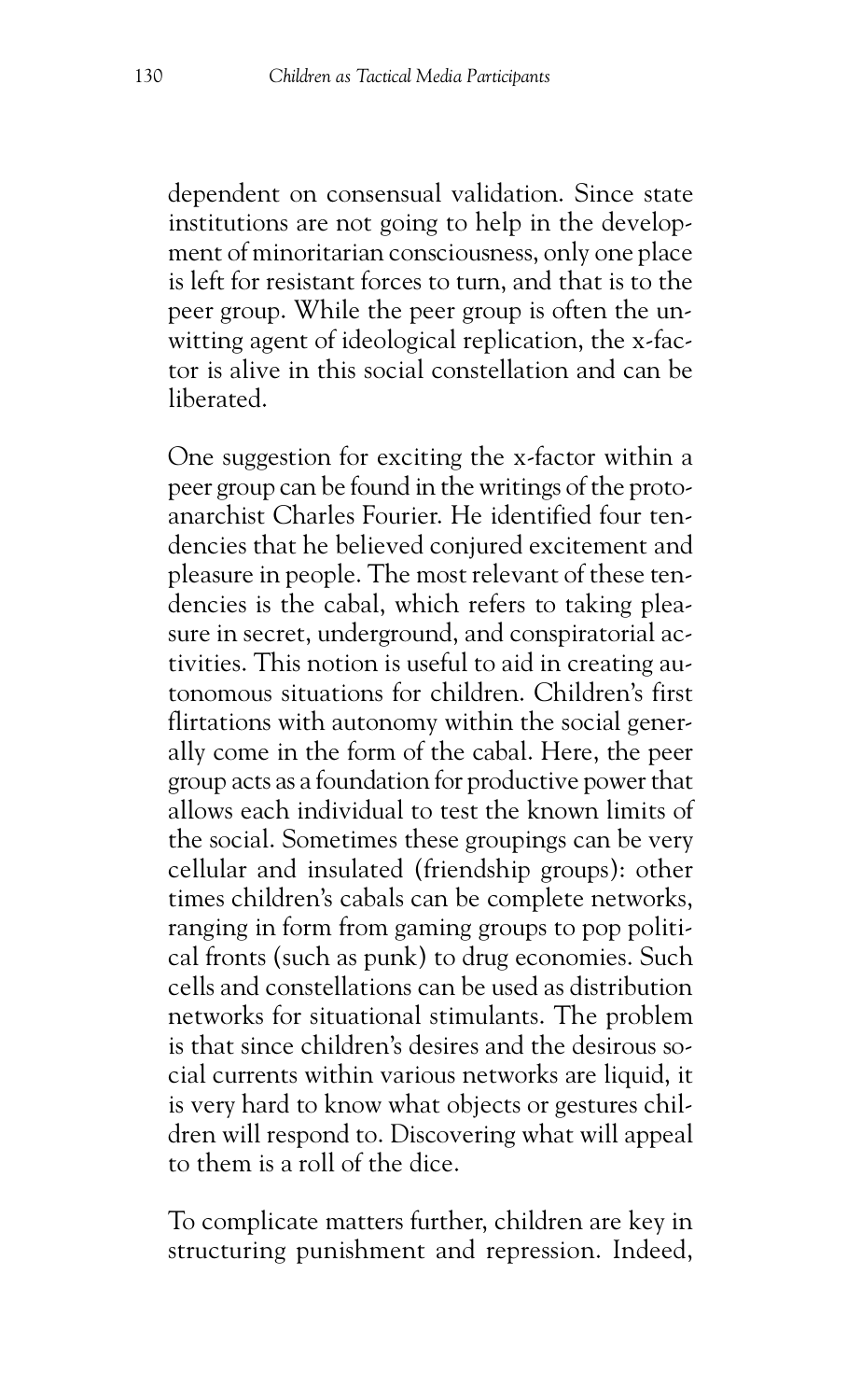they are material resources that are protected and thereby intersect with disciplinary and punishment systems, but they also are of extreme symbolic value. Children as living signs are prime controllers of adults. Much of the disciplinary apparatus is based on the assumption that children must be protected from the dangers of the adult world. Children are totalizing signs (much like "nature") that, once deployed, cannot be argued with. Anyone who resists the appeal of children must be psychotic, perverted, or just mean-spirited. Children are used to stop critical discourse and to provide the justification to reinforce the disciplinary apparatus—an apparatus that has never benefited children, except to the extent that the needs of children overlap with the needs of capital. As a general condition, capital loves the idea of children (much as it loves nature as its narcissistic mirror), but despises actual children. In the U.S., the heart of transnational capital, millions of children live in poverty, and even more do not have adequate health care—the infant mortality rate is the highest in the first world. In the third world, the conditions for children of low social rank are even more unspeakable. Capital only cares for children as a material resource to the extent that they have the potential to be molded into beings that suit its needs.

Children as signs are also used for less militarized forms of repression. Adults are infantilized in order to prod them into acting like "adults" (i.e., as agents of capital). Minoritarian political movements are very susceptible to this type of fingerwagging. For example, security agencies often laugh at politicized hacking as something being done by kids, pranksters, or adults who have yet to grow up, thus encouraging the idea of naive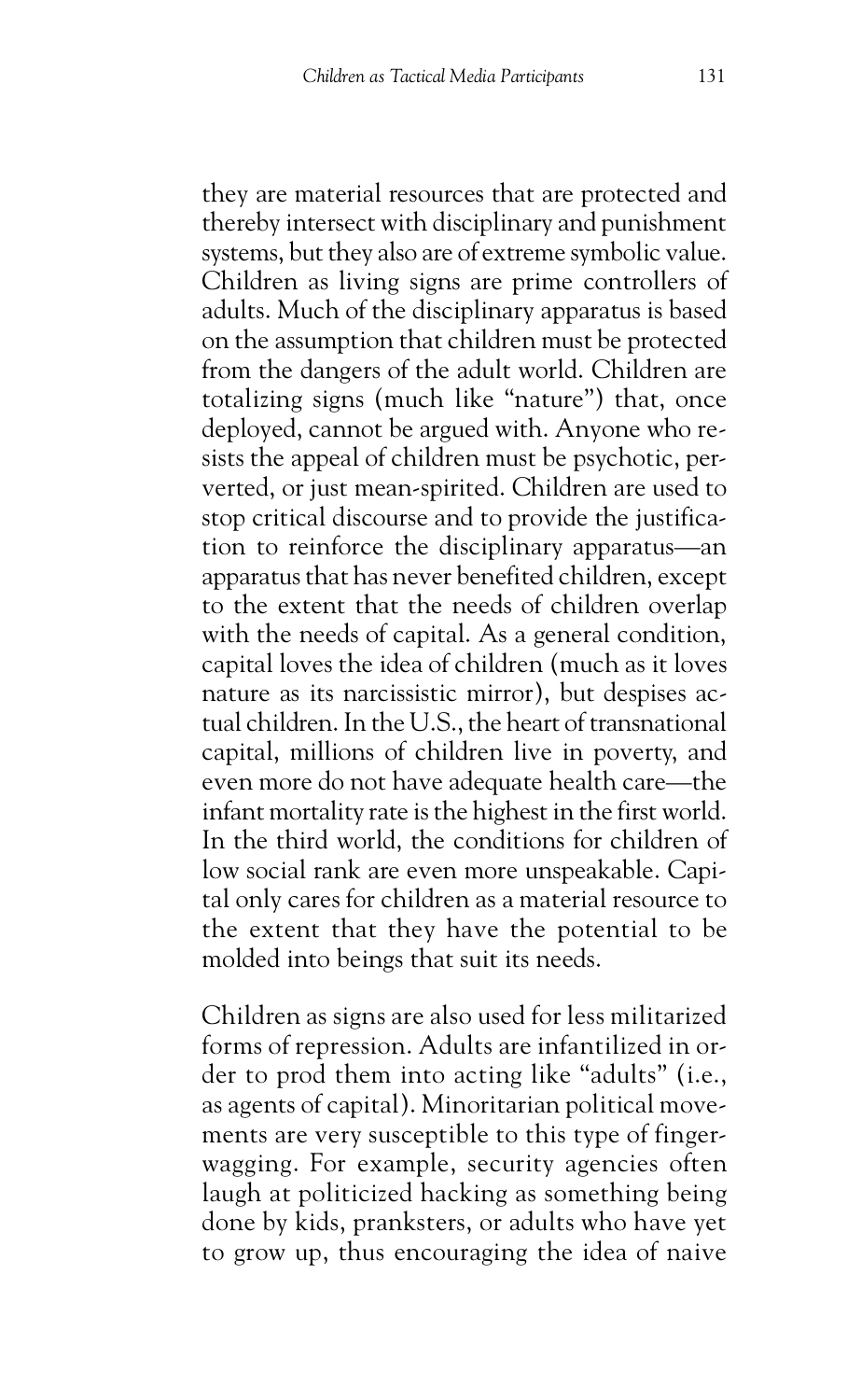youth rebellion in which underdeveloped, immature people cannot stop replaying the oedipal narrative. At the same time, security agencies in the U.S. claim that infowar is one of the greatest threats to national security, and that adequate funds need to be made available to battle this new menace by expanding the militarized cybercorps. Neither of these two scenarios is very accurate, but both serve their respective purposes well. The former demeans and marginalizes radical media critique and e-activism, while the latter creates a spectacle of anxiety in resource allocation sectors that will lead to increased funding for police and military agencies. In spite of this obvious contradiction in rhetoric, one can be sure that the call for resistant forces to stop acting like children will be as common as police persecution of minorities.

Whether one attacks the sign of children in its many ridiculous manifestations as a disciplinary code, or reaches out to real populations of children, punishment will be swift and harsh for those who are caught doing so. Of all the tactical media audiences, this one is the most hazardous. It is illegal to discuss any topics with children other than those approved by capital. Those speaking from a legitimized platform from outside the narrow specializations of parents, teachers, social workers, or other emissaries of the state are especially discouraged from engaging children in any critical discussion. For example, artists interested in their own socioeconomic legitimization cannot appeal to kids. They must appeal to tastemakers, collectors, other culturalists, and so on. An audience of children is of no career value. Such artists are infantilized as having lesser tal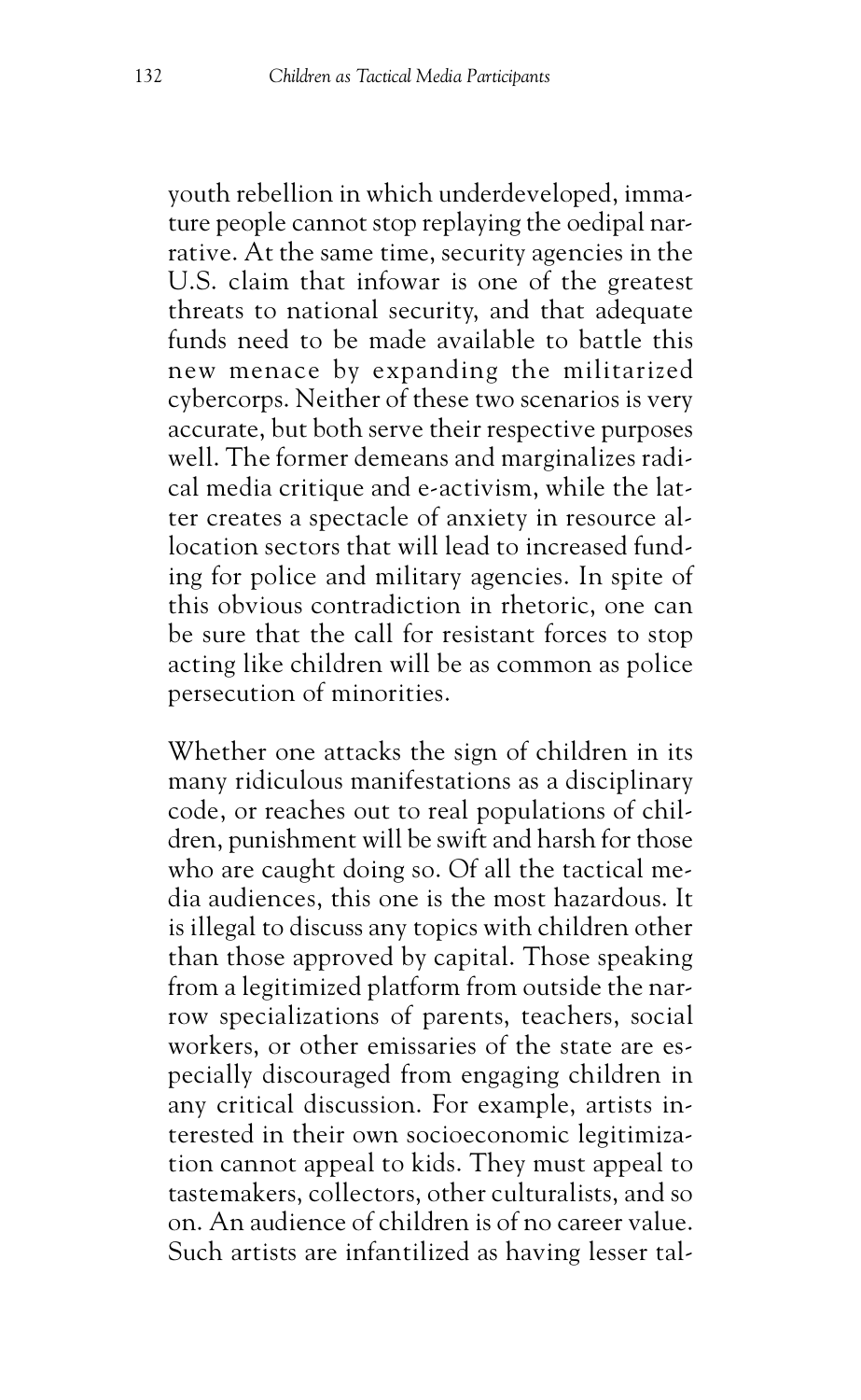ents that could only appeal to the immaturity of children. Getting the attention of kids for cultural purposes is only useful in terms of its profit potential; it has no prestige value, which is what upgrades a common item to a luxury item, or in this case, converts amateurish musings into serious art. Nearly all avenues for starting critical dialogues with children are apparently shut down, so such an initiative will require extra inventiveness, and quite a bit more research.

Video games, however, provide a good starting point. Children are already socialized to the form, so no education is needed. The sticking point is content. Creating a critical narrative that will be attractive to kids is not easy. The second big advantage of using video games for research is that they have huge children's networks. For example, Blizzard, the maker of *Starcraft*, boasts that 35,000 people are visiting its *Starcraft* web-site at any given time. Hence, distribution possibilities come prepackaged. This situation has not gone unnoticed by various politicized groups that have programming capabilities, to the extent that hacked games constitute a micro-contestational front in itself. Neo-Nazis have created death camp games, and radical left groups such as Mongrel (UK) have created cop- and nazi-icon killing games. To be sure, the state of the art is very crude in terms of content, but the research shows that the games are effective in terms of distribution and hours logged by game players. Harwood of Mongrel claims that kids remain at their events for hours, attempting to master a game provided by the group. The question now becomes, how can the content be made more complex and critical without losing the audience?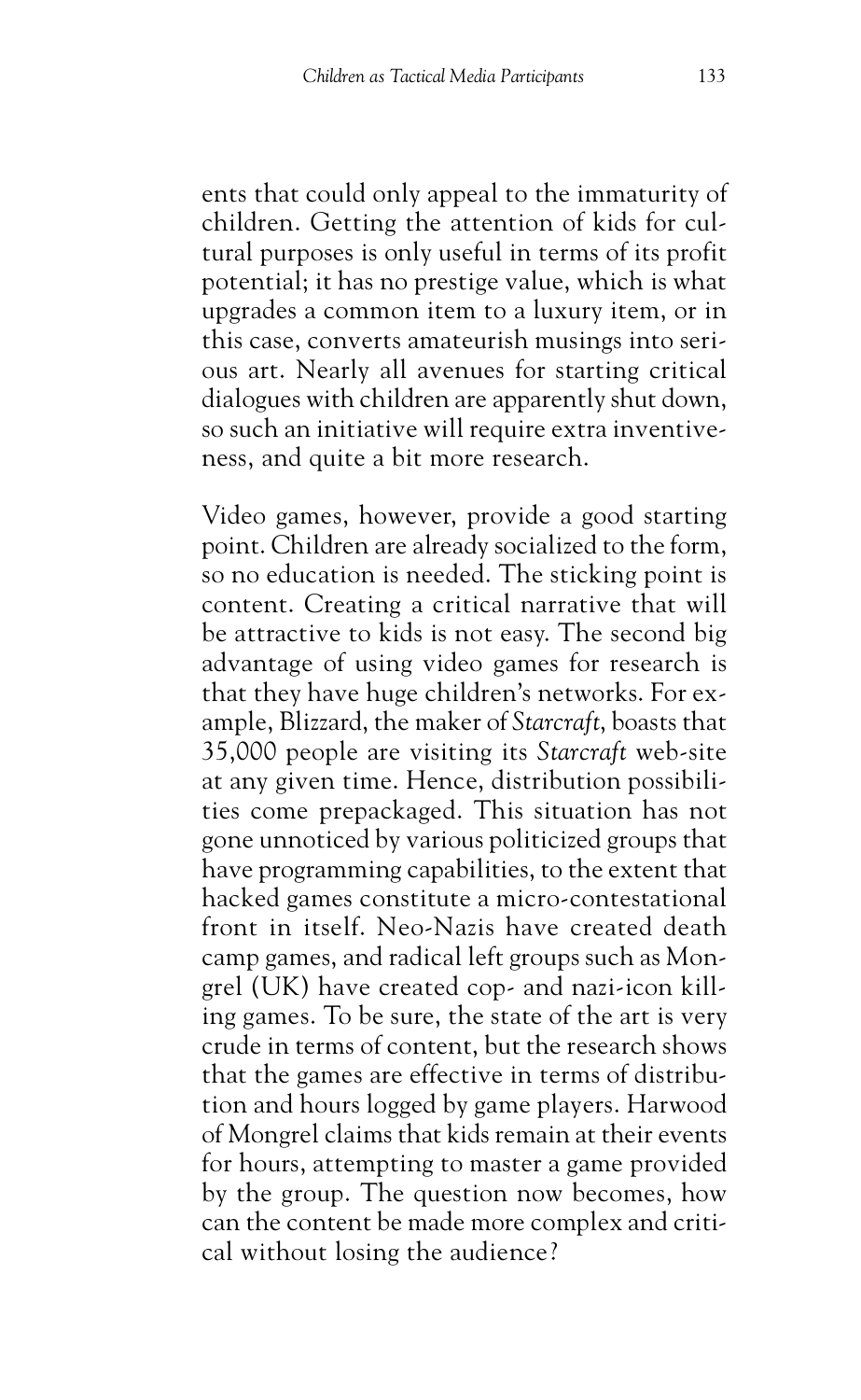## **Part II Subverting and Perverting GameBoy**

While the multi-user games on the Net have the greatest advantage in terms of distribution, the Nintendo GameBoy is a useful site for intervention for two primary reasons. First, the GameBoy is the top-selling video game console of all time. When rolling the cultural dice, how can it hurt to try and break the bank? Should the game take off among the target audience, it would have a tremendous effect on the gaming population. Or, if other capable politicized programmers use the tools and methods provided to create games for their own subversive purposes, another important goal would be met. The second reason for choosing the GameBoy is Nintendo's obsession with stopping piracy and reverse-engineering of its products. This project will help demonstrate that no product is perfectly fortified, no matter how many precautions are taken. Everything necessary to rewire a cartridge with a programmable ROM chip (an EPROM) is now available. This allows anyone to upload he/r own game onto the system. Everything necessary to replicate this intervention is downloadable from <www.carbondefense.org>. The details for the first game CDL has developed, *Super Kid Fighter* (SKF), are outlined below.

The narrative of SKF plays on oedipal desires in which the game participants can challenge everyday-life socializing agencies. The basis for the storyline comes from the writings of Wilhelm Reich regarding children's sexual rights, and the concept of a free public brothel for people of all ages. The game is written as a role-playing game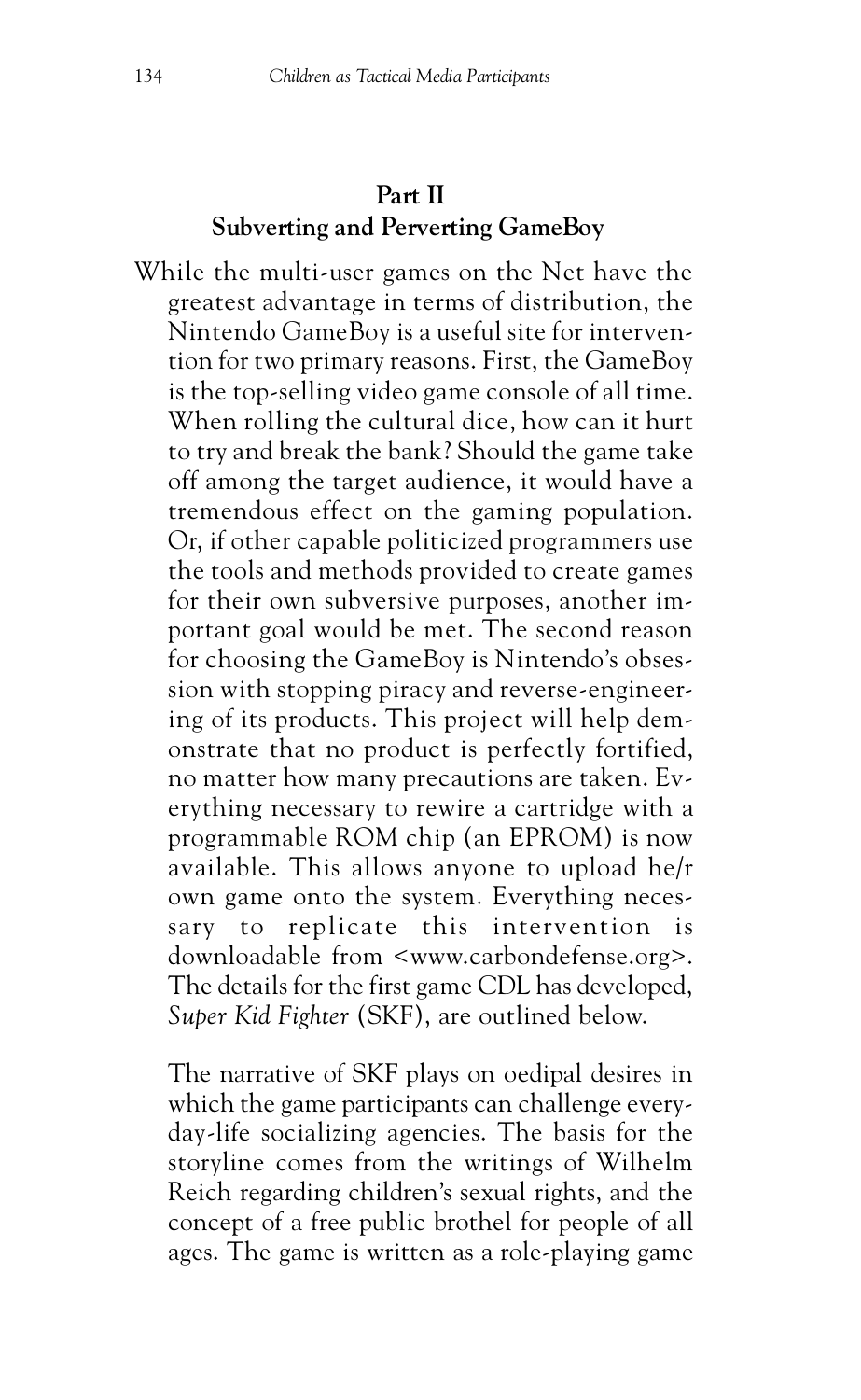(RPG), and is primarily text-based. A player must make correct choices in order to escape authorities, earn money, and gain information that will help the player find and gain entrance into a brothel. In SKF, entrance into the brothel is the final reward of the game.

While this game is complex in its conceptual structure, it's not a complex game to play. After a few losses, the player will understand the customs of the game, and will be able to effectively navigate the avatar to the brothel at the end of the game.

#### **Story**

The setting for SKF is a town structured in grid form.

The player begins the scenario at school where s/he is passed a note from a classmate announcing the opening of a free public brothel in town. Since



none of SKF's classmates knows the location of the brothel, the player must find information



elsewhere. The game really begins when the player escapes from school to search for the brothel. Since the authorities will not help in this quest, the

player must rely on marginal groups to learn the brothel's location. Through interaction with characters outside of the disciplinary apparatus,



the player acquires money (by running numbers, getting condoms for prostitutes, etc.), purchases drugs/alcohol, gets directions to the brothel, and learns techniques to avoid various characters set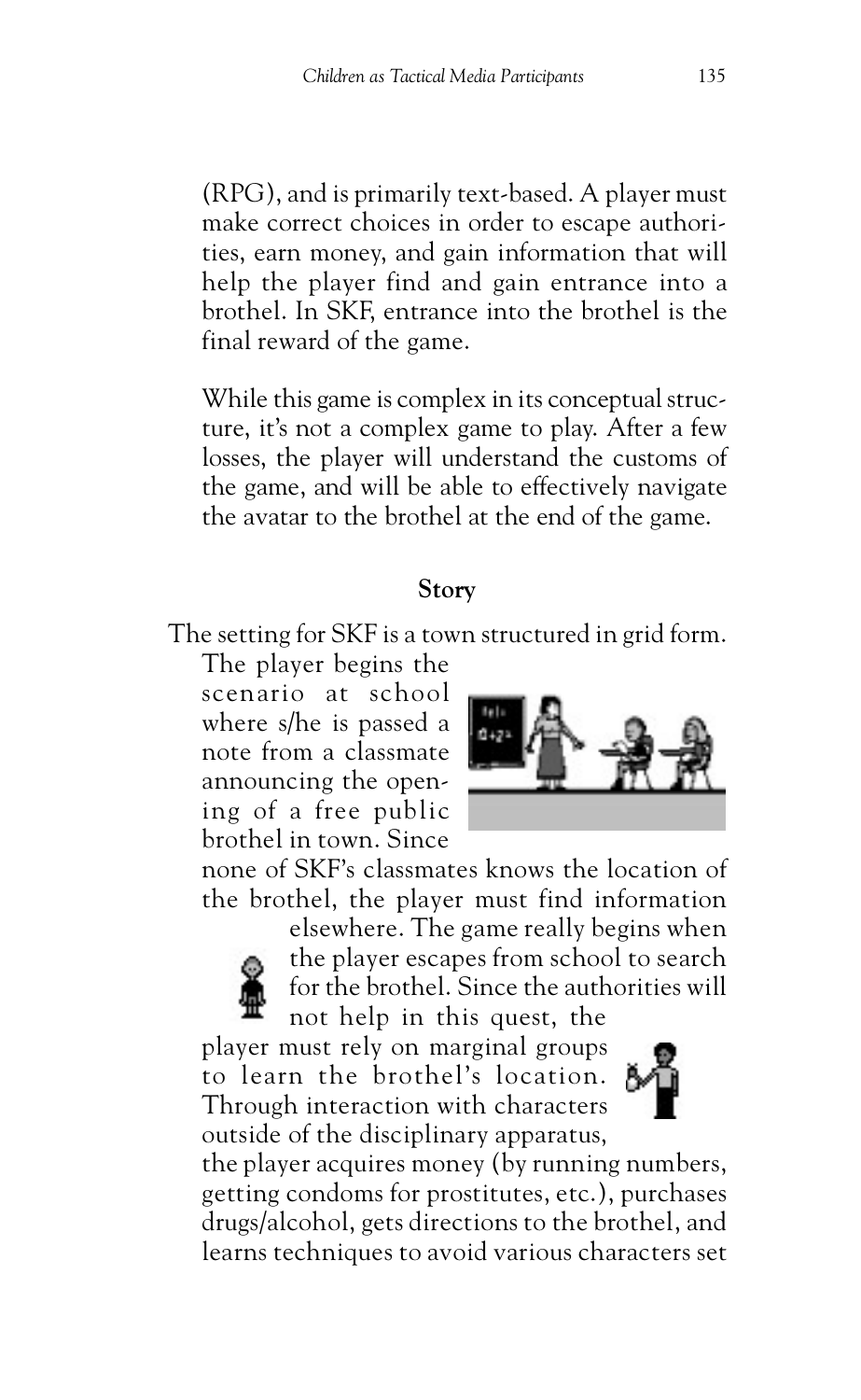on stopping the search. Money can also be acquired by working for local shopkeepers doing



menial tasks for little pay, but the player soon learns that this option is basically a waste of time and effort. While gathering information and

money, SKF is hunted by truant officers, parents, neighbors, school officials, and church authori-

ties. Most of these  $\bullet$  characters can be avoided simply by running away; to escape others, crack  $\mathbf{m}$  is needed for superspeed; while to evade still others,

such as police officers in cars, requires the help of street characters. SKF is also armed



with a slingshot with unlimited ammunition, and can choose to fight when cor-

nered. If a player lingers around one area or performs no action for an ex-

tended period of time, s/he will be attacked by the specter of guilt. The brothel will only appear on the grid if a player has proved he/rself to be a friend of all the people outside the disciplinary



apparatus. Once the player has entered the brothel, s/he has the option to unveil one of two images—one being a naked male and the other a naked female.

The overall favorable rating acquired during the game determines what percentage of the image the player will see. This mechanism helps to advance the replay value of the game.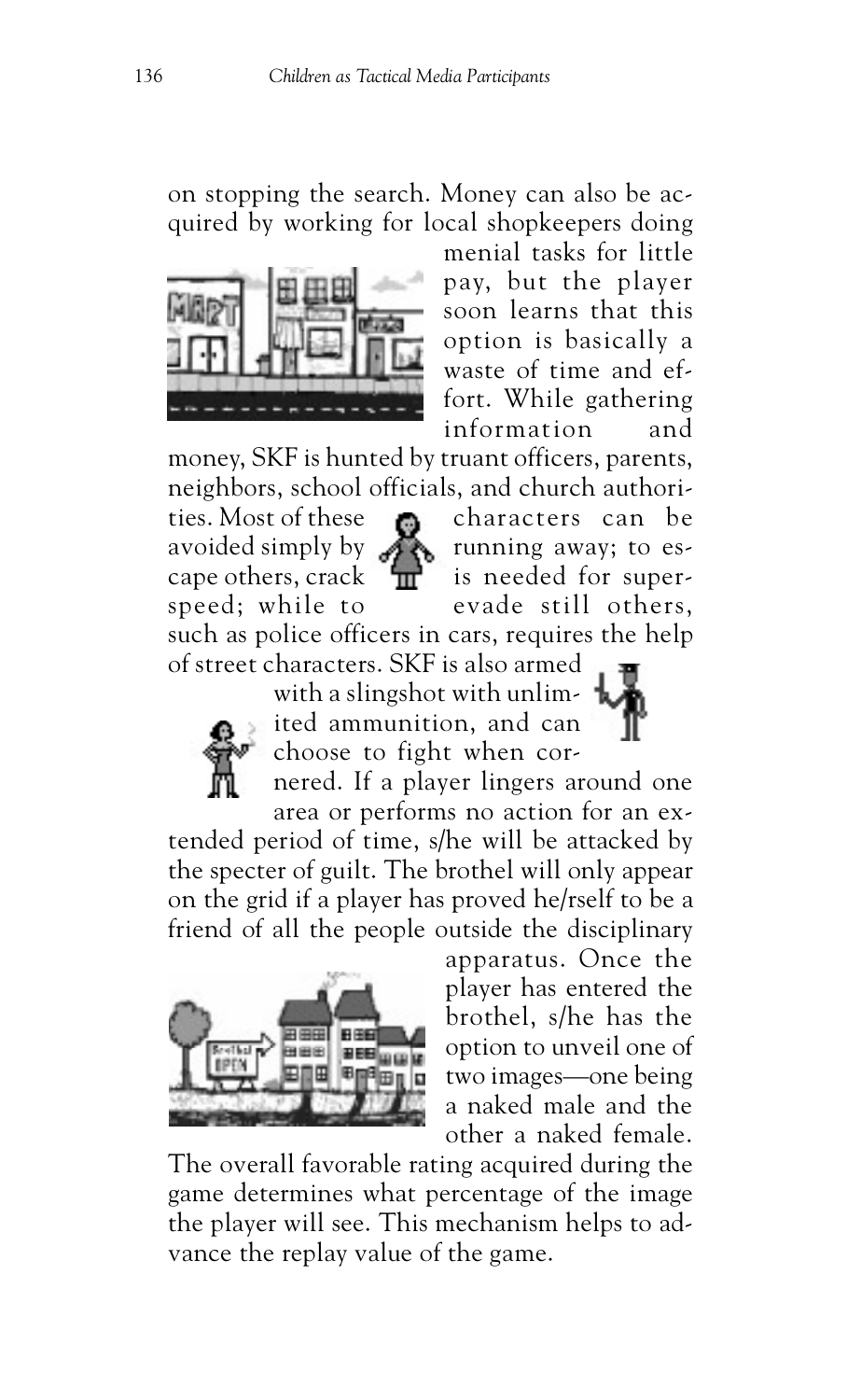#### **Audience**

Market research shows that most GameBoy players are males between the ages of ten and fifteen. This is the target audience. There is also a second-party audience—the parents of the children who may discover the game in the child's possession. Finally, Nintendo functions as a thirdparty audience. Thus, we assume that eventually one of the carts will make its way to Nintendo headquarters, which would result in either a flood of publicity or a silencing of it. In all, the real purpose of the game is not so much the play time involved, but the situational possibilities that will be generated as the game is passed around. Interference from second- and third-party audiences will only intensify the desired outcome.

## **Hardware Re-Tooling (Instructions for Reverse-Engineering the Chip)**

- Two options currently exist for creating a cart that can be reprogrammed. We chose to work through both routes, so as to explain the benefits and pitfalls of each option. The first option requires the programmer to grab up an existing cart and work from there. Any cart that contains the following hardware—ROM+MBC1+RAM+BATTER—is suitable for re-assignment. A full listing of the actual contents of each cart can be obtained from the Jeff Frohwein site (http://hiwaay.net/ ~jfrohwei/gameboy).
- The following list contains names of carts more widely used for this procedure: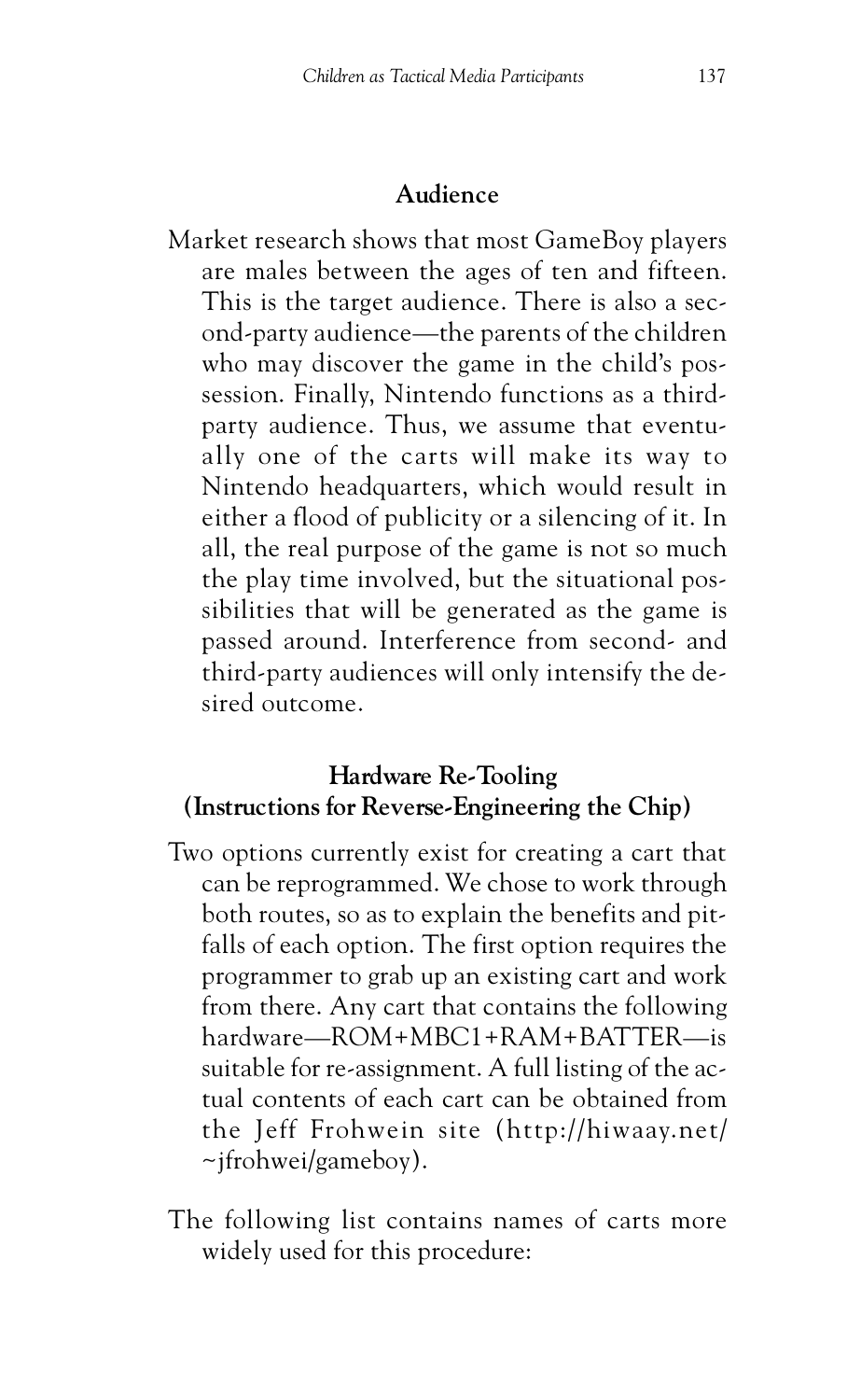Donkey Kong, Donkey Kong Land, Donkey Kong Land 2, FFL 2, FFL 3, Kirby Blockball, Kirby Dreamland II, Kirby Star Stacker, Lucle, Mario's Picross, Metroid II, Mole Mania, Super MarioLand II: 6 Golden Coins, Super MarioLand III: MarioLand, World Cup USA 94, Vegas Stakes, Zelda.

Once you have obtained a cart, the next step is to remove the existing ROM chip and install a reprogrammable EPROM chip. First, you must carefully cut away the feet of the existing ROM chip. This can be done with a very sharp X-Acto knife. You can also simply desolder the chip, but beware, because both procedures risk pulling off the contact feet on the board. If this happens, you must start over with a fresh board. Once the chip is removed, you must obtain an EPROM chip from any major electronics dealer.

EPROM chips suitable for the procedure include:

- AMD AM29F040-150JC
- FUJITSU MBM29F040A-12PD
- TI TMS29F040-12C5FML
- SGS M29F040-150K

The schematic for the EPROM chip insertion into the GB cart looks like the image below (courtesy of Jeff Frohwein):

http://hiwaay.net/~jfrohwei/gameboy.

Adjust the EPROM to fit an angle similar to the schematic here (courtesy of Jeff Frohwein).

Legs may need to be bent apart to make the chip fit snugly against the board. Solder the pins that reach the pads and use wire wrap to solder connec-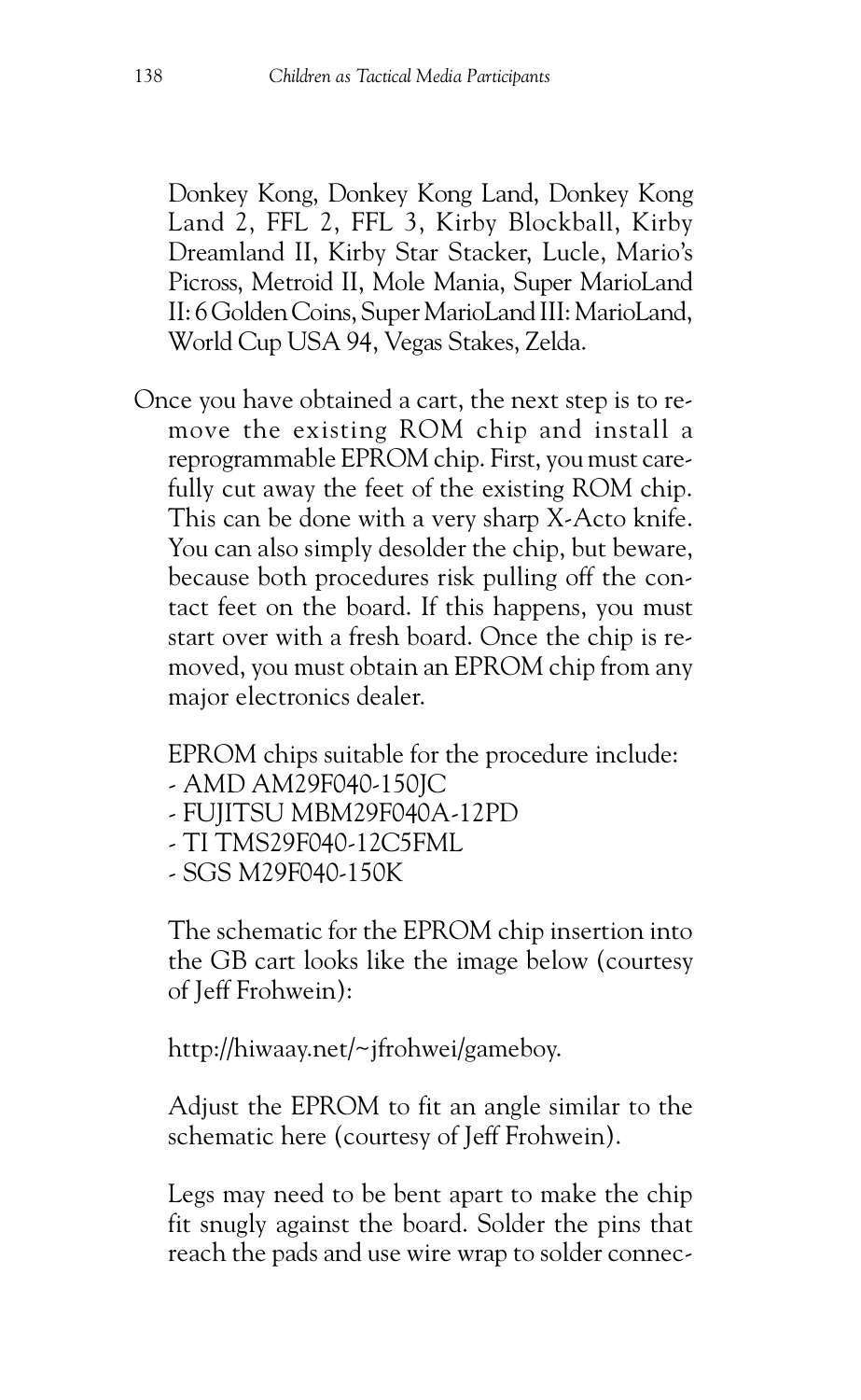

tions to pins that won't reach. Install the 47k resistor. One end will connect to pin 31 of the cart connector. Make sure that you tape off at least 75% of the connector to keep the solder from creeping down the whole pin. The cart should now be ready for reprogramming. This may take two to three hours for each of the first few carts you produce, but as you get more comfortable with the procedure, you will need to devote less time to the task.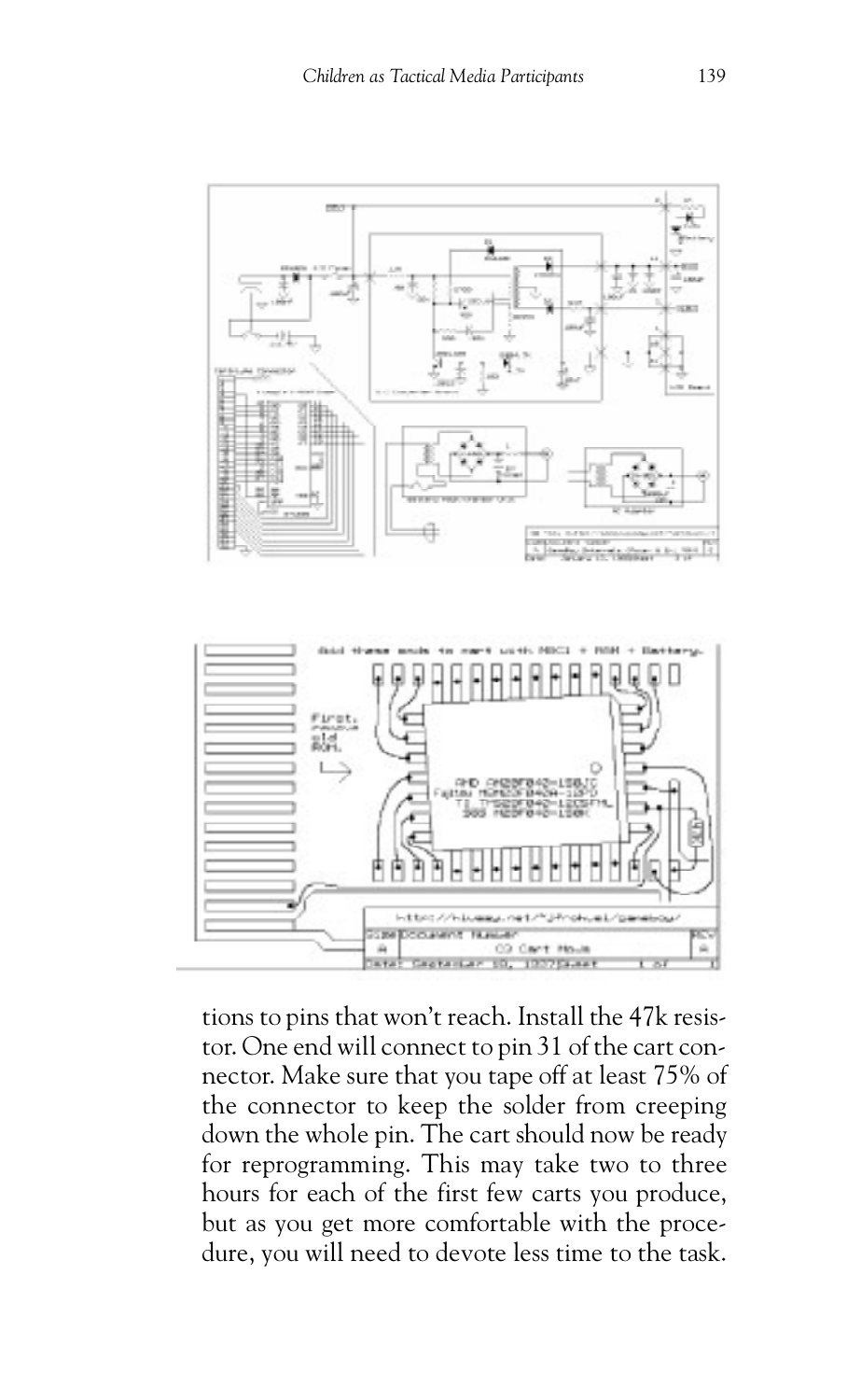Here is an image of a cart with the original ROM chip removed and with the new EPROM wired in its place.

Once the EPROM has been properly inserted into the cart, you are ready to begin work on the EPROM programmer. We did this by working off a printed circuit board and schematic that we obtained courtesy of Jeff Frohwein. This is probably the simplest way to work. The other option is to buy a pre-built EPROM programmer from any major electronics dealer. More information on programmer specifics can be obtained from Jeff Frohwein's site. The schematic and picture of the programmer we built from Jeff's design are shown below.



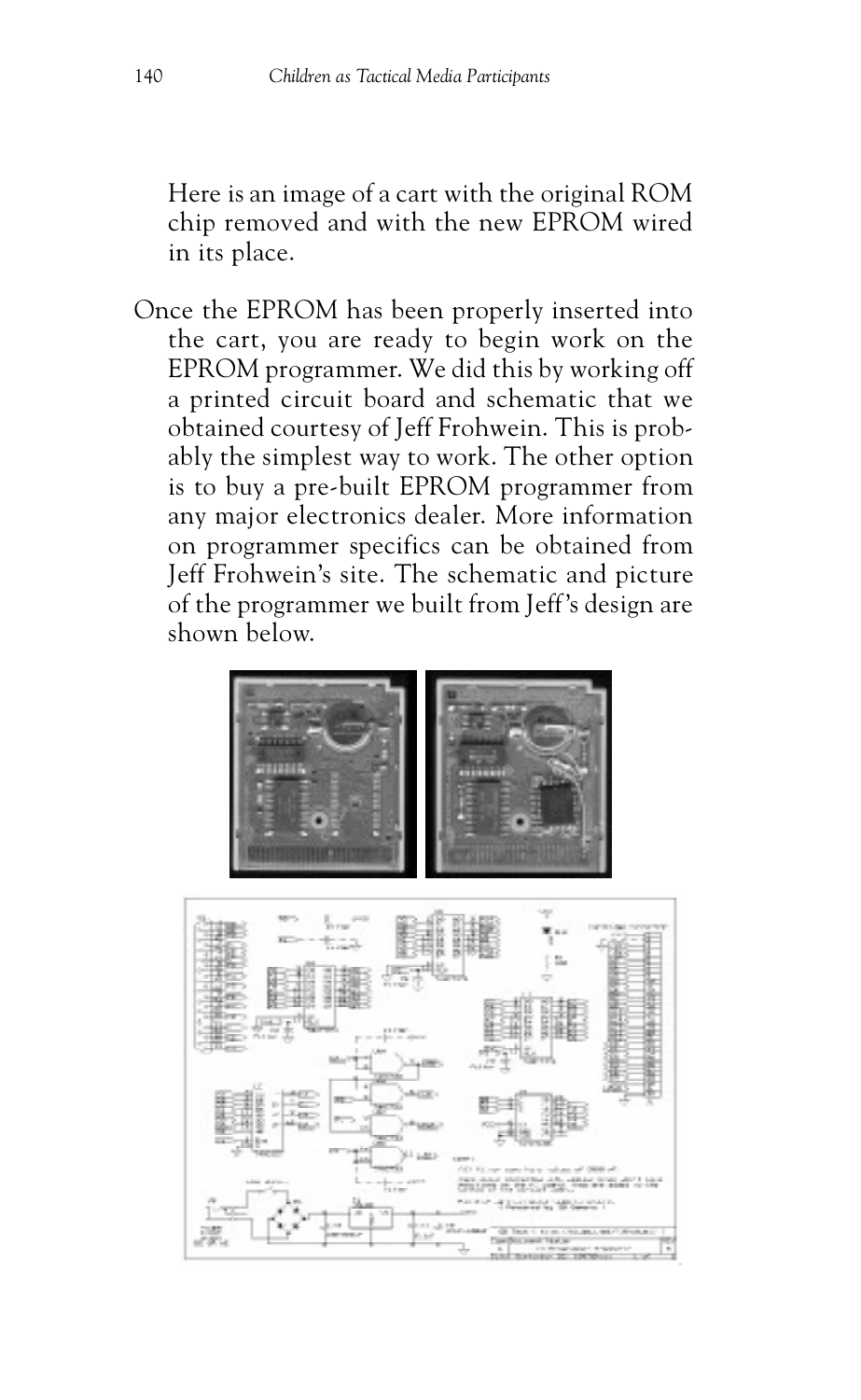If you don't want to go through the hassle of such a hands-on procedure, you can modify a cart through the second option. A company called Bung of Hong Kong (http://www.bung.com.hk/) has recently started selling pre-built flash EPROM GB carts and programmers for a relatively low price. We purchased a few of their carts

and their programmer to do some experimenting and found it a great relief from the tedious task of re-soldering large numbers of boards. Bung also offers their own software compiler for their programmer that proved



to be even simpler to use than the hacked compilers we initially used. Both procedures work well. If you do not have a lot of experience with hardware, we recommend beginning with the Bung materials and playing with that before rewiring carts from scratch. Remember that help is always out there, and we were recipients of much of this help during the initial stages of our venture.

#### **Image Conversion**

Two types of images must be created for the game. The first is for background images. To create background images, we used a converter called PCX2GB available from the MegaMan X z site (http:// digitalparadise.cgocable.ca/MegaMan\_X/Projects/). With this software, we created .pcx files through PhotoShop and then ran the conversions. The sec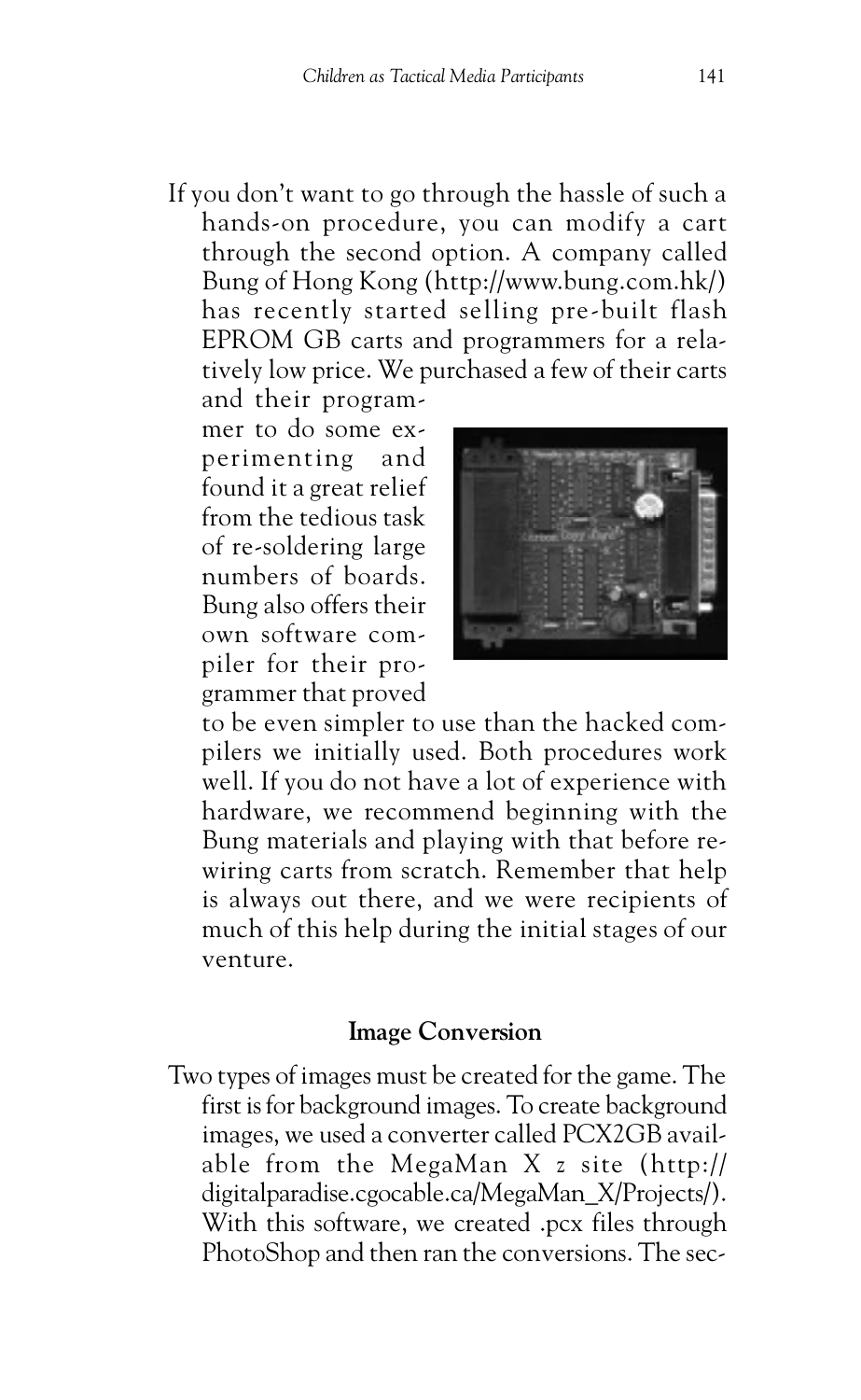ond type of image that you must create are sprites. These are the images/characters that are moveable and cannot be larger than 32 x 32 pixels. For memory's sake, it's best to keep sprites at 16 x 16 pixels. We created sprites pixel by pixel through the GameBoy Tile Designer, available from Harry Mulder's site (http://www.casema.net/~hpmulder/ ). The Tile Designer requires a talented illustrator, since images are created in four shades of gray (remember two of those shades are white and black).

### **Software Initiation/Programming the Game**

This explanation for the game's development was written by a programmer. If you are not working with a programmer on your project, keep in mind that there is a lot of help out there, including help from the CDL. However, it is best to find someone capable of learning the techniques described below.

SuperKidFighter was written entirely in C using the GBDK v2.0.17 (written by Pascal Felber and Michael Hope). We used the No\$ emulator (http:/ /www.work.de/nocash/) for testing. A help page with some information on the function calls does exist, but outside of that, there is very little documentation to assist you. The best way to figure out what functions in the gb.h do is to examine the code examples, or bother Pascal Felber (http:// www.aracnet.com/~pfelber/GBDK/) relentlessly like we did.

If your application is going to be of any substantial size, it will not fit entirely into ROM0. Apparently, there is a limitation on the size of constant data you can use in lcc. This limit is an lcc limit, however, not a GameBoy limit. In order to use more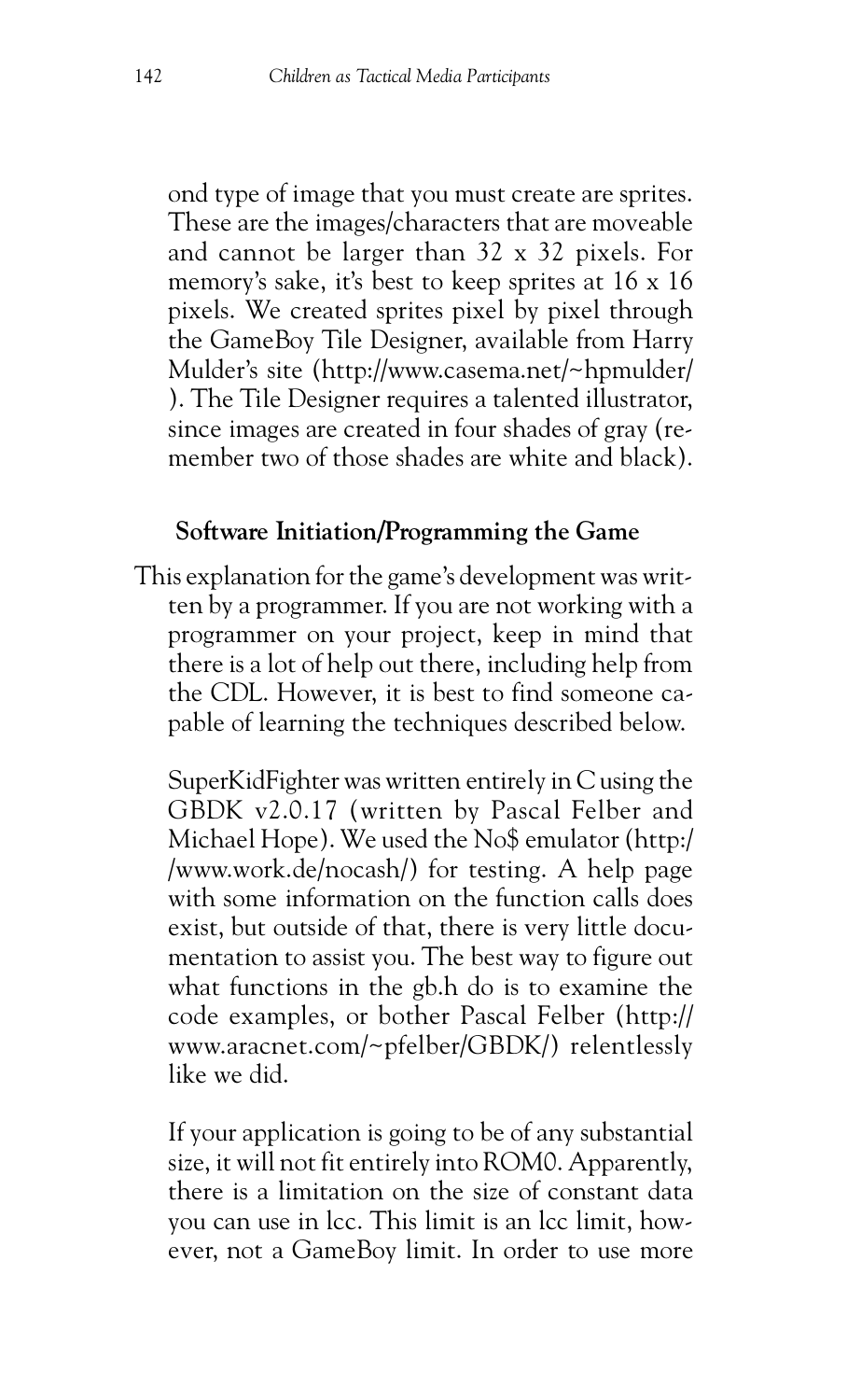GameBoy ROM than lcc will let you, you need to "ROM Switch." (The same problem exists for RAM, but we never hit the ceiling of RAM lcc). ROM0 is where your main program is loaded and cannot be switched out, but any other ROM can be switched into the high ROM area. There is a caveat: only one other ROM other than ROM0 can be loaded at any time. You create ROM information in .c files, and your makefile will generate .obj files that are essentially your available ROMs. The makefile also establishes the ROM numbers for your ROMs. The following line from my makefile makes ROM 5 from the code in D C b a n k \_ 5 . c : ..\..\..\bin\lcc -Wa-l -Wf-bo5 -c -o 5.o DCbank 5.c

To switch ROMs in your code, call SWITCH\_ROM\_MBC1(x) [where x is the ROM you want switched in]. Now, anything in the code for this ROM is available to you but if you call SWITCH\_ROM\_MBC1(y) [where y is any ROM number other than x], you cannot access anything in ROM x until you call SWITCH\_ROM\_MBC1(x) again. You cannot call SWITCH\_ROM\_MBC1(y) from ROM x because you will switch out from where you are calling from.

We didn't know that the overall .gb file would run out of space in ROM0 when we first started SKF, so we didn't plan to use ROM Switching. The result was that we had a fair amount of functionality coded before running out of room in ROM0. As such, every time we added something afterwards, we had to start ROM Switching. We threw code into any ROM that it would fit into. This led to seriously ugly code where unrelated elements existed in the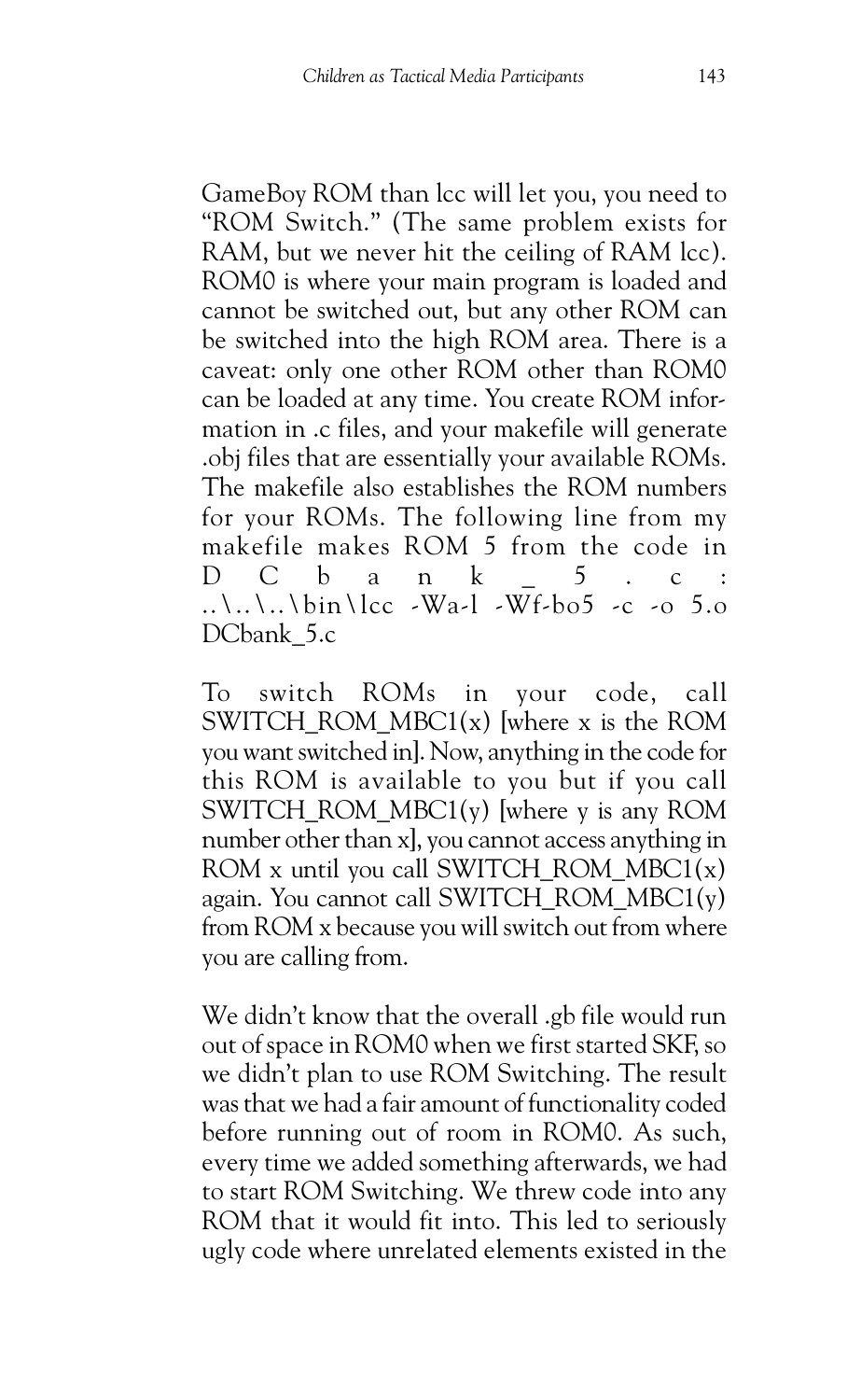same ROM. This also caused us to ROM Switch far more than we would have had to if we had planned ahead. Our only word of advice is to design your code with ROM Switching in mind from the start. Try to keep like data in one ROM where possible. You won't use ROM Switching at first, but you will eventually.

There is room only for 39 sprite tiles and 255 background tiles. This is important. The "art department" at CDL used a bitmap conversion routine by MegaMan\_X to create the graphics data for SKF. No repeated tiles were used in any background structure. The problem with this is that there is more background real estate on the GameBoy screen than there is room in VRAM for background tiles. It is standard practice in commercial GameBoy game design (and in most spritebased game console development) to "re-use" sprites and background data. The seemingly neverending streams of "brickrod" in Super MarioBrothers, "spacefloor" in MegaMan, and "steel beams" in DonkeyKong are all really one sprite that is repeatedly displayed over and over. We did not do this when we started SKF. Only after all the graphics were done did we discover that graphic structures designed to cover the whole background would consist of more than 255 background tiles.

If you are going to use text, use a version of GBDK > v2.0.17. Not only is the normal text for printf() grossly oversized for any practical purposes, but calling printf() when not in TEXT mode overrides data in background VRAM. Our (not too intelligent) solution was to create alphabet sprite tiles. With this approach, most of the 39 available sprite tiles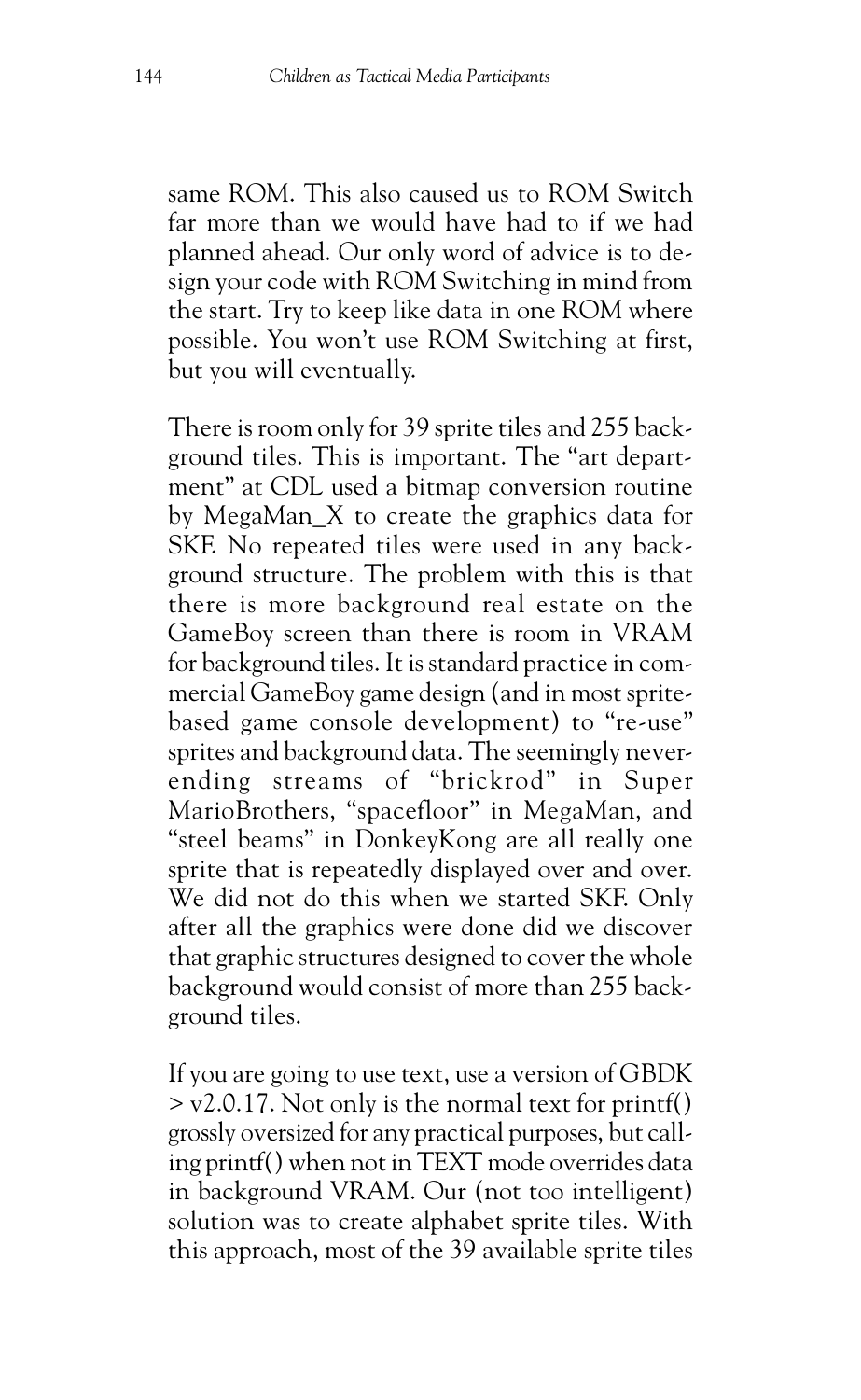were now occupied, but every new line of text required loading the appropriate alpha tiles into the remaining sprite tiles and displaying those updated sprite tiles. This left me with two available sprite tiles. This was incredibly stupid. Evidently, v2.0.18 and higher of the GBDK provide a cleaner way of displaying text in graphics mode.

Use the No\$ emulator to test .gb files on a PC. We can't overstate how important the No\$ emulator was during the coding of SKF. To dump .gb images onto Bung carts, we used Gangaboy (it's a dumb name, but it's free and it works). It is available from the Bung site (http://www.bung.com.hk/).

Finally, throw out everything you know about game programming. If you're familiar with MS-DOS game programming or with the DirectX SDK, forget about concepts such as double buffering, blitting, surfaces, Win messages, Mode13, other applications clipping your window, stretching images for different display modes, etc. For example, there is no need to capture the background data before displaying a sprite and replacing that background data when the sprite is moved. If the sprite is moved, the "Dig Dug" effect of losing background data does not happen. The sprite is simply moved to the new position and the background data for the former position of the sprite is restored. There is no need to move the sprite or change backgrounds in a back buffer or "secondary surface." You can move the sprite in the "primary surface" and no tearing occurs. Also, there is not an infinite number of resolution modes, video cards, and input devices that you have to write special code for. If it works on your GameBoy, it will work on any GameBoy.